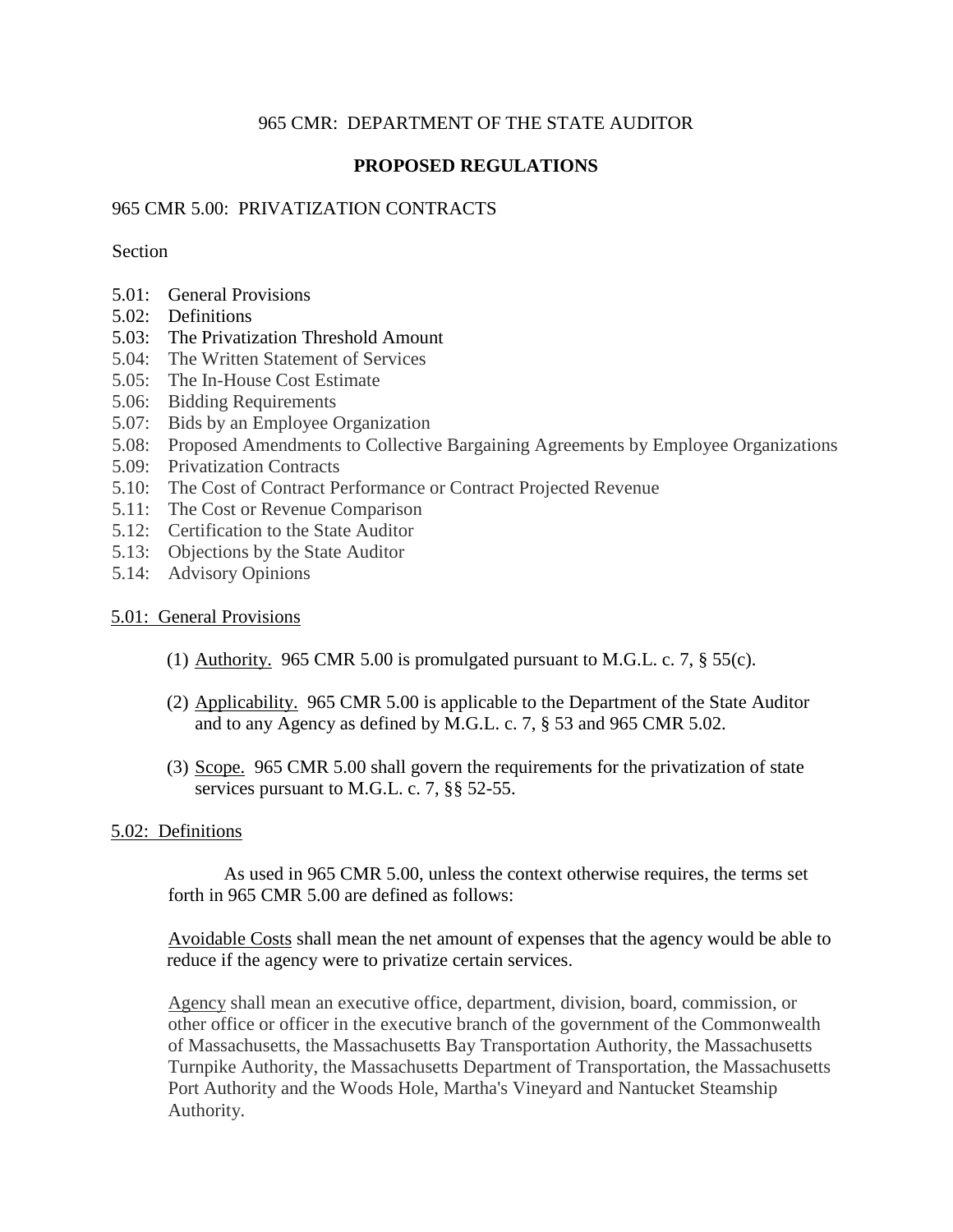Business Day shall mean any calendar day, excluding Saturdays, Sundays, and legal holidays.

Contract Projected Revenue shall mean the revenue associated with outsourcing the sale of goods or services to the private sector.

Cost Comparison shall mean a comparison of the total costs to the agency for performing the services in-house with the cost of the privatization contract. Where the contract is revenue based, Cost Comparison shall mean a comparison of the agency's Net Income from the In-House Cost Estimate to the Contract Projected Revenue.

Cost of Contract Performance shall mean all costs associated with purchasing a service from the private sector, including the contract administration costs, contract costs, and any unavoidable agency costs.

Department shall mean the Department of the State Auditor.

Dependent shall mean the spouse and children of an employee if they would qualify for dependent status under the Internal Revenue Code or for whom a support order has been or could be granted under M.G.L. c. 208, M.G.L. c. 209, or M.G.L. c. 209C.

Direct Costs shall mean costs that can be directly attributed to providing a service and that bear a direct relationship to the service.

Executive branch of the government of the Commonwealth of Massachusetts includes every entity that has been created by an act of the Legislature and is funded in whole or in part by the Legislature through general appropriations or supplemental appropriations acts, whether or not any such entity is within or subject to the control of an executive office, including without limitation all institutions of higher education.

Fully Allocated Cost shall mean the sum of all the direct costs that are attributable to performing a particular service in-house, as opposed to privatizing the service, and the indirect costs – i.e., agency overhead – that support the service.

Indirect Costs shall mean the costs that are not directly related to a product or service but are necessary for the agency to operate as a whole. Indirect costs include such costs as administrative and finance expenses, utilities and office space utilization.

In-House Cost Estimate shall mean the agency report that contains the agency's computations of the probable costs to the agency to produce a desired quality and quantity of services using agency resources in the most efficient method available to the agency.

In-House Revenue Projection shall mean the agency report that contains the agency's computations of the projected revenue earned by the agency for the services subject to the Privatization Contract.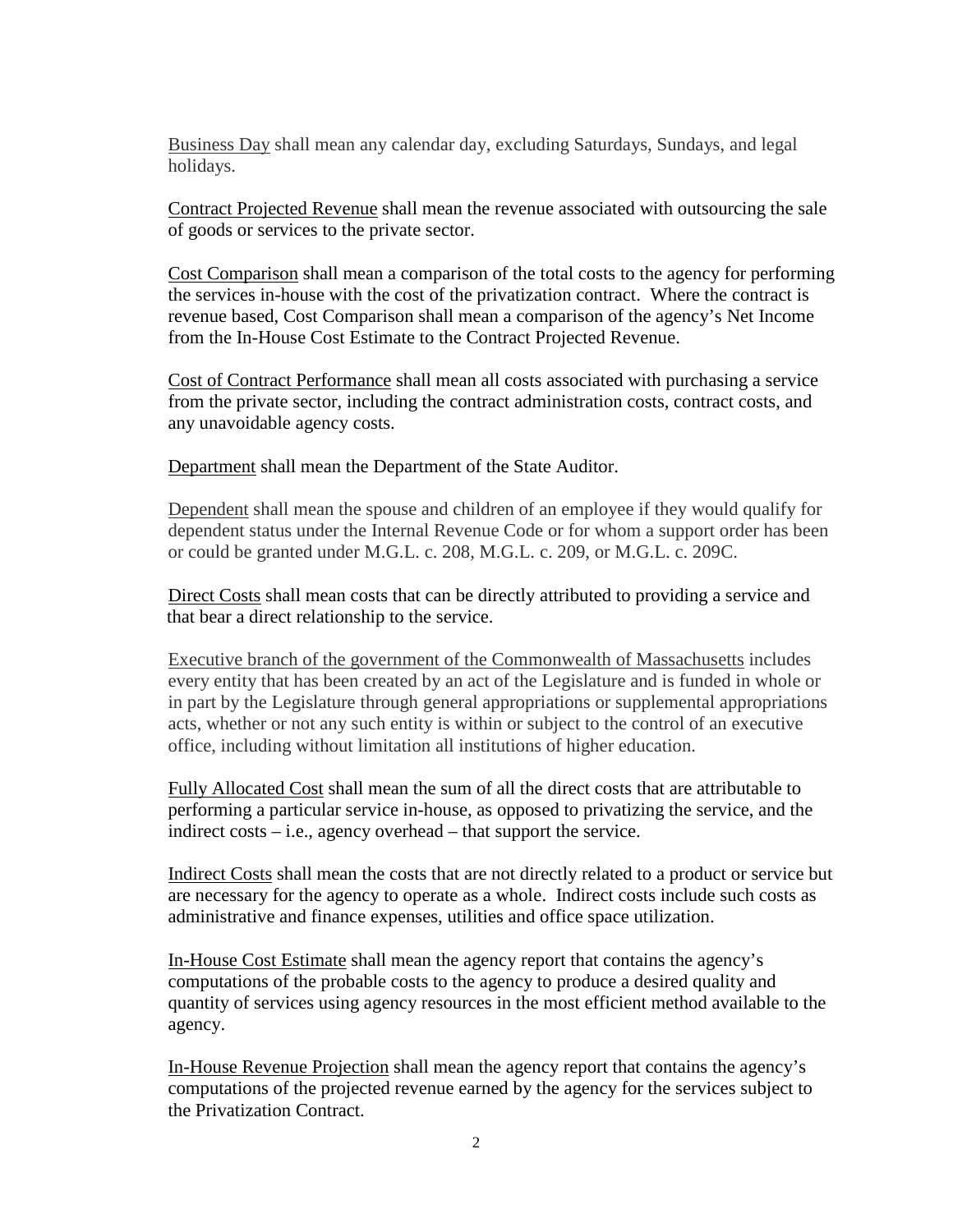Management Study shall mean an analytical evaluation of an organization or a service that an agency provides to determine whether the service can be provided more economically with no reduction in quality.

Net Income shall mean in-house revenue less avoidable costs.

Privatization Contract shall mean an agreement or combination or series of agreements by which a non-governmental person or entity agrees with an agency to provide services, valued at or above the Privatization Threshold Amount, which are substantially similar to and in lieu of, services theretofore provided, in whole or in part, by regular employees of the agency. Any subsequent agreement, including any agreement resulting from a rebidding of previously privatized service, or any agreement renewing or extending a privatization contract, shall not be considered a privatization contract. A contract for information technology services shall not be considered a privatization contract if an employee organization recognized under M.G.L. c. 150E as the exclusive representative of an affected employee, as determined by the Secretary of Administration and Finance, agrees to the terms of the contract in writing. An agreement solely to provide legal, management consulting, planning, engineering, or design services shall not be considered a privatization contract.

Privatization Law shall mean M.G.L. c. 7, §§ 52-55.

Privatization Threshold Amount shall mean the threshold amount requiring the application of the Privatization Law to any contract to privatize state services in any year, as determined by the Department in accordance with the CALCULATION OF PRIVATIZATION THRESHOLD, 965 CMR 4.00.

Regular Employee shall mean a permanent employee.

Revenue shall mean the total amount of money received by the agency for goods sold or services rendered.

Unavoidable Costs shall mean the costs that will remain at the agency regardless of the method of service delivery.

Written Statement of Services shall mean the clear, written statement of the required services, the performance standards, the acceptable levels of quality, the workloads associated with the services, bidding requirements, and scoring and evaluation of bids required for any Privatization Contract.

## 5.03: The Privatization Threshold Amount

(1) The Privatization Law applies to all contracts valued at \$559,637 as of January 1, 2017, but, as of January 1 of each subsequent year, the amount shall change to reflect the change in the consumer price index that the United States Bureau of Labor Statistics calculates for all urban consumers nationally during the most recent 12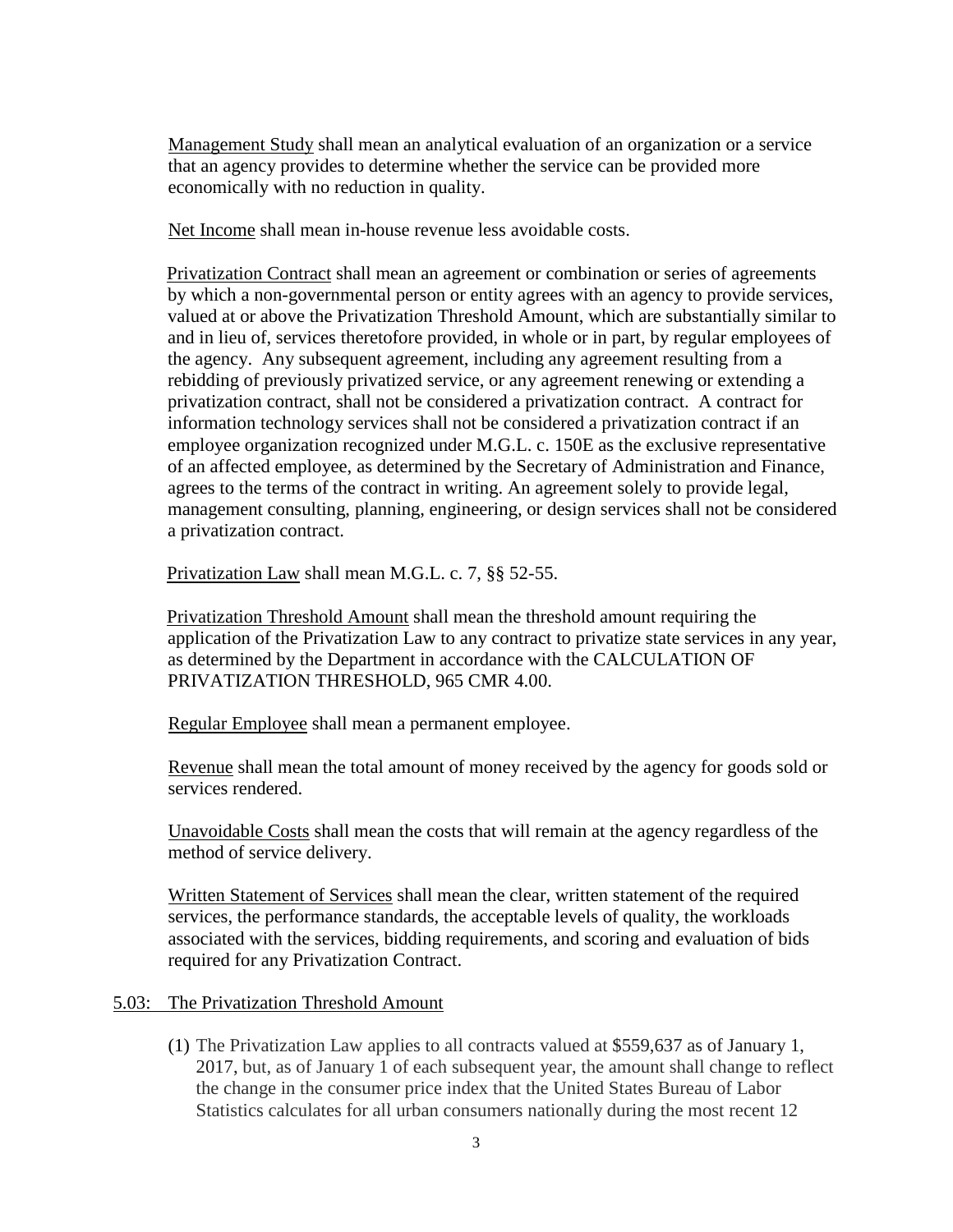month period for which data are available, as determined by the Department in accordance with the CALCULATION OF PRIVATIZATION THRESHOLD, 965 CMR 4.00.

(2) No agency subject to the Privatization Law shall set the term of a contract at a length of time that would enable the agency to manipulate the Privatization Threshold Amount and avoid the requirements of the Privatization Law. To determine whether a contract of a term of less than five years meets the Privatization Threshold Amount and is, therefore, subject to the Privatization Law, the Department will calculate the yearly contract price and allocate that price over a five-year period. For example, the Department will assume that a three-year contract valued at \$450,000 has an annual value of \$150,000 and a five-year value of \$750,000 which would exceed the Privatization Threshold Amount in calendar year 2016 and, therefore, subject such a contract to the requirements of the Privatization Law.

#### 5.04: The Written Statement of Services

- (1) No agency shall make any Privatization Contract and no such contract shall be valid unless the agency, in consultation with the Executive Office for Administration and Finance, prepares a Written Statement of Services.
- (2) The Written Statement of Services shall include the specific quantity and standard of quality of the subject services proposed to be the subject of the Privatization Contract.
- (3) The Written Statement of Services shall be a separate and distinct document that will become part of the request for bids.
- (4) In drafting the Written Statement of Services, the agency shall analyze the current delivery of the services, including consideration of the mission of the agency and what is needed to deliver the quantity of services at the desired level of quality.
- (5) Both the solicited private contract and the agency's In-House Cost Estimate or In-House Revenue Projection must be based on the same Written Statement of Services, i.e., the same scope of work and standards of performance.
- (6) In developing the Written Statement of Services, the agency must rely on one or more of the following performance measures: quantitative, qualitative, timeliness, effectiveness, cost, and/or revenue.
	- (a) Quantitative performance measures indicate how much is processed, produced, expended or sold.
	- (b) Qualitative performance measures demonstrate how well a product is provided or a service is performed.
	- (c) Timeliness performance measures specify when a product or service is completed and delivered.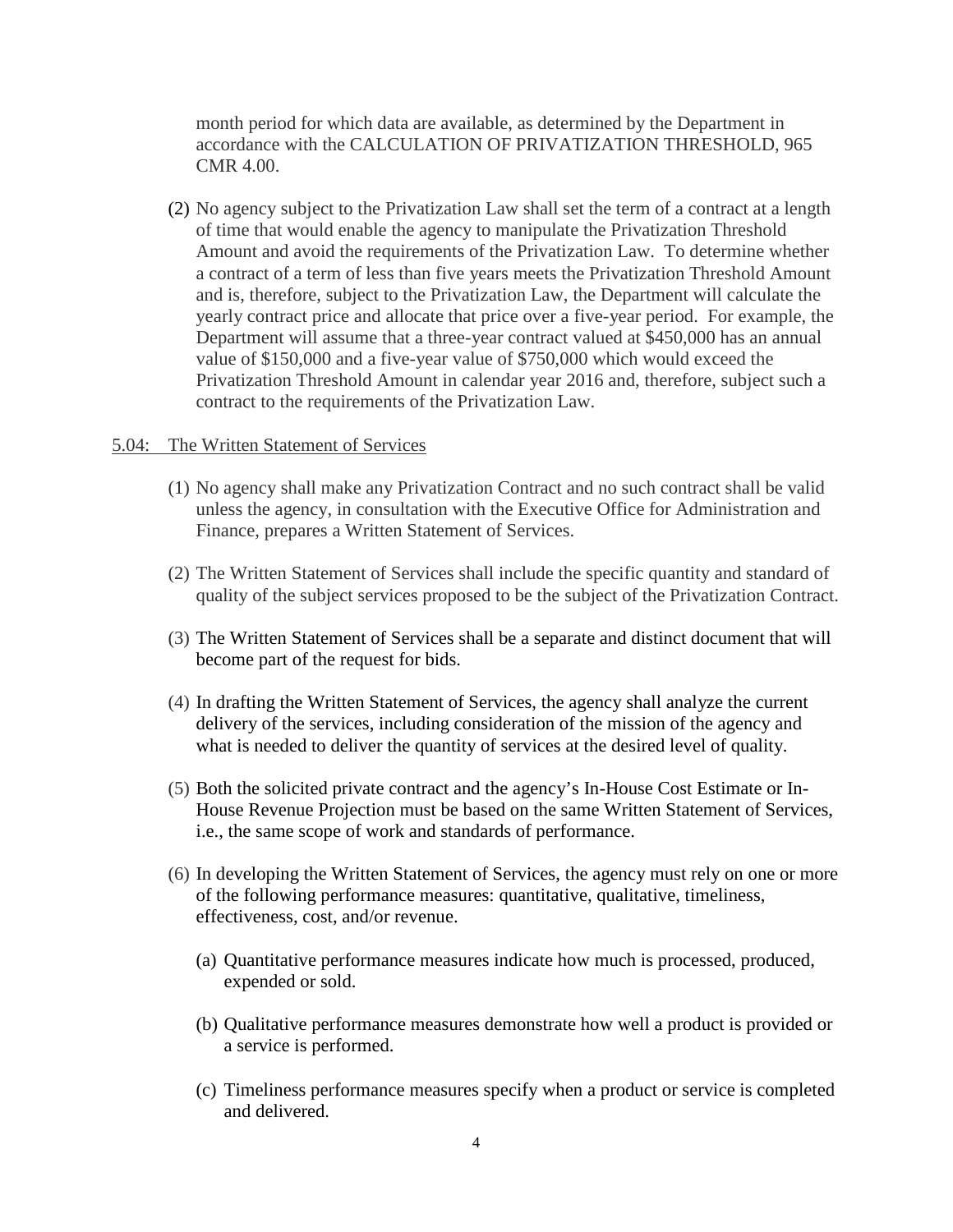- (d) Effectiveness performance measures validate the accomplishment of a mission.
- (e) Cost performance measures calculate the total cost of a product or service provided.
- (f) Revenue performance measures calculate revenue growth year over year.
- (7) For each position in which a bidder will employ any person pursuant to a Privatization Contract and for which the duties are substantially similar to the duties performed by a regular agency employee or employees, the Written Statement of Services shall include a statement of the minimum wage rate to be paid for each such position, which rate shall be the lesser of step one of the grade or classification under which the comparable regular agency employee is paid, or the average private sector wage rate for each such position as the Executive Office for Administration and Finance determines from data that the Department of Labor Standards and the Division of Purchased Services collect.
- (8) The Written Statement of Services shall be a public record, shall be filed in the agency and in the Executive Office for Administration and Finance, and shall be transmitted to the Department for its review pursuant to M.G.L. c. 7, § 55.

### 5.05: The In-House Cost Estimate

- (1) The agency shall prepare an In-House Cost Estimate a comprehensive written estimate of the costs of regular agency employees' providing the subject services in the most efficient and cost effective manner. Where the contract is revenue based, the In-House Cost Estimate will include projected revenue from the sale of goods or services to be rendered.
- (2) The In-House Cost Estimate shall include all direct and indirect costs that the agency would incur as the result of providing the subject services by regular agency employees, including but not limited to, pension, insurance, and other employee benefit costs.
- (3) The calculation of the In-House Cost Estimate requires the completion of five separate steps.
	- (a) Step One the Management Study
		- 1. The In-House Cost Estimate shall begin with a management study of the inhouse organization that is presently providing the service to determine the most efficient and cost effective manner of providing the service.
		- 2. The management study shall analyze the current workforce, materials, equipment, facilities, and procedures needed to provide the service, and shall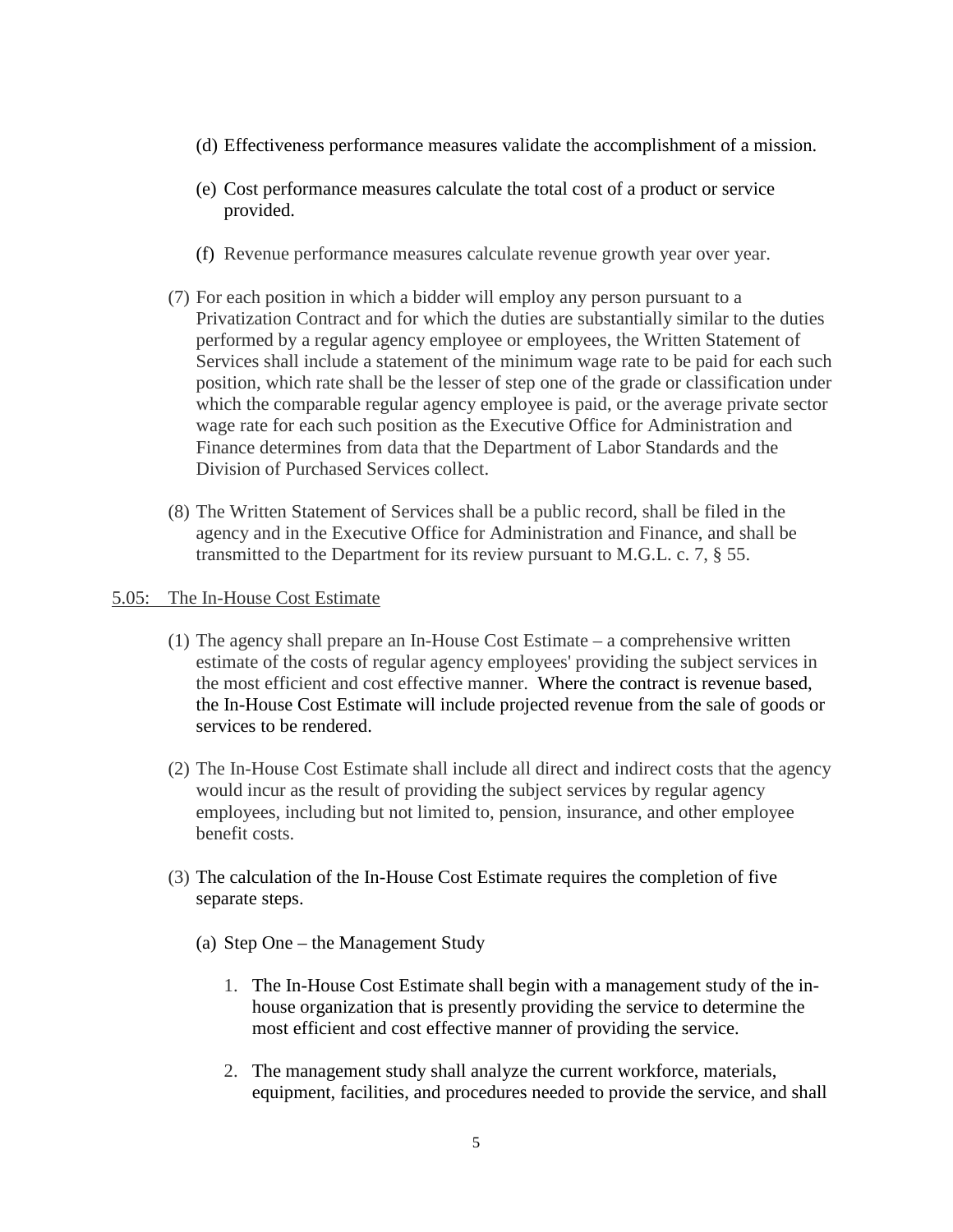determine whether changes in the service delivery can be made that would result in a more efficient and cost effective in-house operation.

- 3. The agency must document to the Department the analysis that the agency engaged in, the changes that could be made to provide the service in a more efficient and cost effective manner or to improve the service delivery, and the fiscal impact of such changes on the in-house costs.
- (b) Step Two Calculating the In-House Cost Estimate
	- 1. The In-House Cost Estimate will be based on the Fully Allocated Cost i.e., the direct and/or indirect costs – which will then be converted to the Avoidable Costs of the service  $-i.e.,$  the costs that would be avoided if the service were privatized. Where the contract is revenue based, the In-House Cost Estimate will be based on the In-House Projected Revenue.
	- 2. The In-House Cost Estimate must be prepared on forms provided by the Department, and must be supported by proper documentation. The preparer must sign and date the forms, which must then be approved by the agency head.
	- 3. The In-House Cost Estimate shall be prepared for the same length of time as the proposed privatization contract, and shall consider all relevant matters, such as economic trends and anticipated changes in operation. Historical periods may be included with the In-House Cost Estimate, and all known or anticipated increases in costs should be considered.
- (c) Step Three Calculating the Fully Allocated Cost
	- 1. The cost of performing the work in-house includes all direct costs that are attributable to the services under consideration, as well as the indirect costs, or overhead, that support the services, which constitute the Fully Allocated Cost.
	- 2. All costs shall be included in the calculation of the Fully Allocated Cost, regardless of whether or not the costs would be saved  $-$  i.e., avoidable  $-$  if the services were performed by the private sector. The calculation must include both direct and indirect costs.
	- 3. Direct Costs
		- (i) Direct Costs are those cost items that only benefit, and thus are totally chargeable to performing, the services. As budgets are sometimes organized in a different manner than accounting systems, the agency shall review the entire agency's operations for the direct costs of the services regardless of where the costs are budgeted.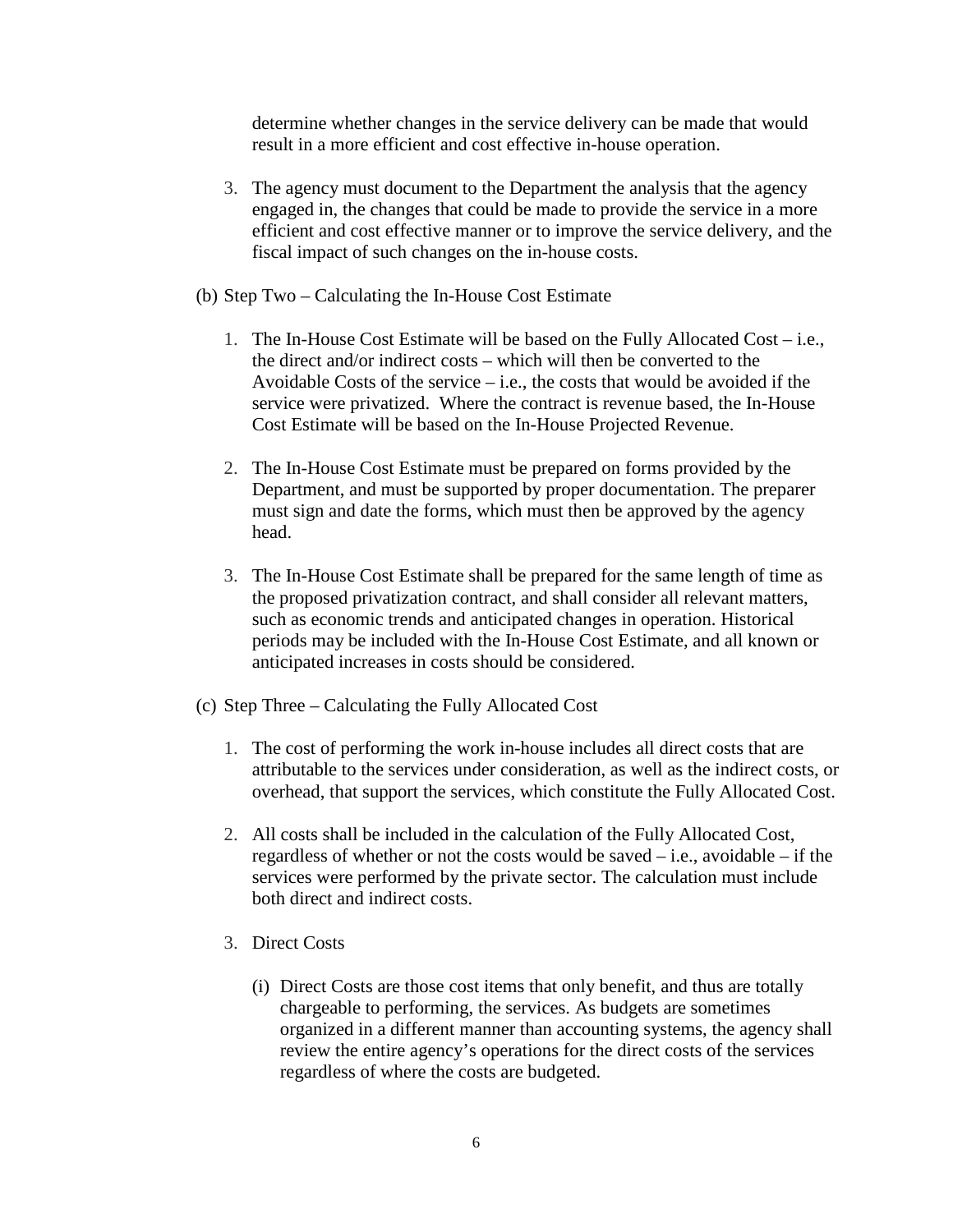- (ii) Examples of Direct Costs include:
	- (a) Personnel Costs Personnel costs include direct personnel costs for accomplishing the services as set forth in the Written Statement of Services. The In-House Cost Estimate shall include the position title of the personnel used to perform the services and the percentage of each person's time attributable to the services.
	- (b) Fringe Benefits Fringe benefits include retirement programs, health and life insurance payments, and other payroll costs. The agency shall include those amounts if the actual costs are readily available. If not, standard percentages may be used to calculate fringe-benefit costs, so long as care is exercised to ensure that the results are reasonable for the services being analyzed. If the standard percentages do not yield reasonable results, the agency must document the method used and the reasons for the change.
	- (c) Materials and Supplies This category includes all materials and supplies used to perform the services as required in the Written Statement of Services and outlined in the Management Study.
	- (d) Other Direct Costs Other direct costs that are entirely attributable to the services, such as equipment depreciation and utilities, must be considered.
		- 1. Depreciation –Where they are a factor, the In-House Cost Estimate must include an amount for annual depreciation costs. Depreciation is to be calculated by dividing the depreciable basis by the estimated useful life of the asset. Depreciable basis is the acquisition cost plus transportation and installation costs. Depreciation does not include those assets used for the in-house services that are provided to the contractor.
		- 2. Rent The cost of renting or leasing equipment or facilities used in performing the services should be included in the In-House Cost Estimate.
		- 3. Maintenance and Repair When appropriate, the direct costs incurred to keep facilities and equipment in working condition must be considered.
		- 4. Utilities This category should include fuel, electricity, telephones, and water and sewer costs directly incurred in performing the services. If an allocation method is used to cost utilities, the method must be reasonable.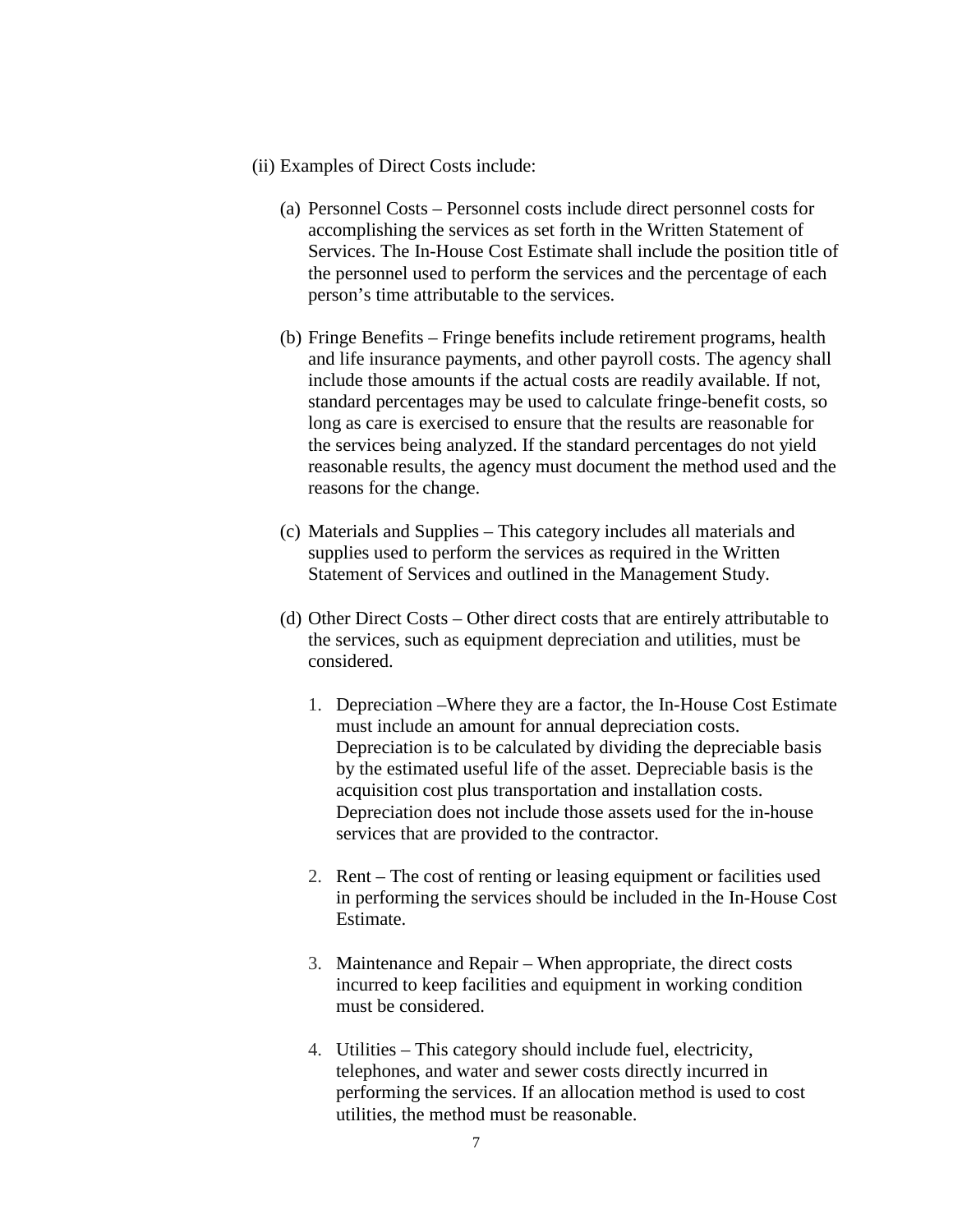- 5. Insurance While potential costs from casualty losses and liability claims are normally covered by insurance in the private sector, the Commonwealth of Massachusetts is primarily self-insured and pays for each loss incurred. The agency shall compute estimated insurance costs by using the guidelines issued by the Federal Office of Management and Budget in Circular A-76 Revised as a guide. If the Commonwealth remains liable for any of these particular losses, no cost for insurance would be included.
- 6. Other Direct Costs Other specifically attributable direct costs may include training costs, travel expenses, uniforms, housing allowances, parking, and purchased services.
- 4. Indirect Costs
	- (i) There are three types of indirect costs: departmental, executive office, and central services.
		- (a) Departmental indirect costs are those administrative, personnel, and supporting costs, including fringe benefits, incurred by the department on behalf of its programs that cannot be identified with specific programs.
		- (b) Executive office indirect costs are those costs incurred by the executive office on behalf of all the departments under its responsibility.
		- (c) Central service costs are those costs incurred by supporting functions and activities, such as the Comptroller's Office, personnel administration, and employee relations, that benefit all departments. The Statewide Cost Allocation Plan developed by the State Comptroller's Office and the Departmental Allocation Plan, if available, should be consulted for the agency's indirect costs.
	- (ii) Once they have been determined, these three indirect cost amounts should be allocated to the Fully Allocated Cost.
- (d) Step Four Converting the Fully Allocated Cost to the Avoidable Costs
	- 1. When determining the potential cost savings or increase in revenue associated with the privatization of a service, the appropriate in-house costs to use in the comparison are the Avoidable Costs. Computing the Fully Allocated Cost is the starting point for determining the Avoidable Costs.
	- 2. Avoidable Costs are defined as the net amount of expenses that would be eliminated by the agency if the services identified were not performed by the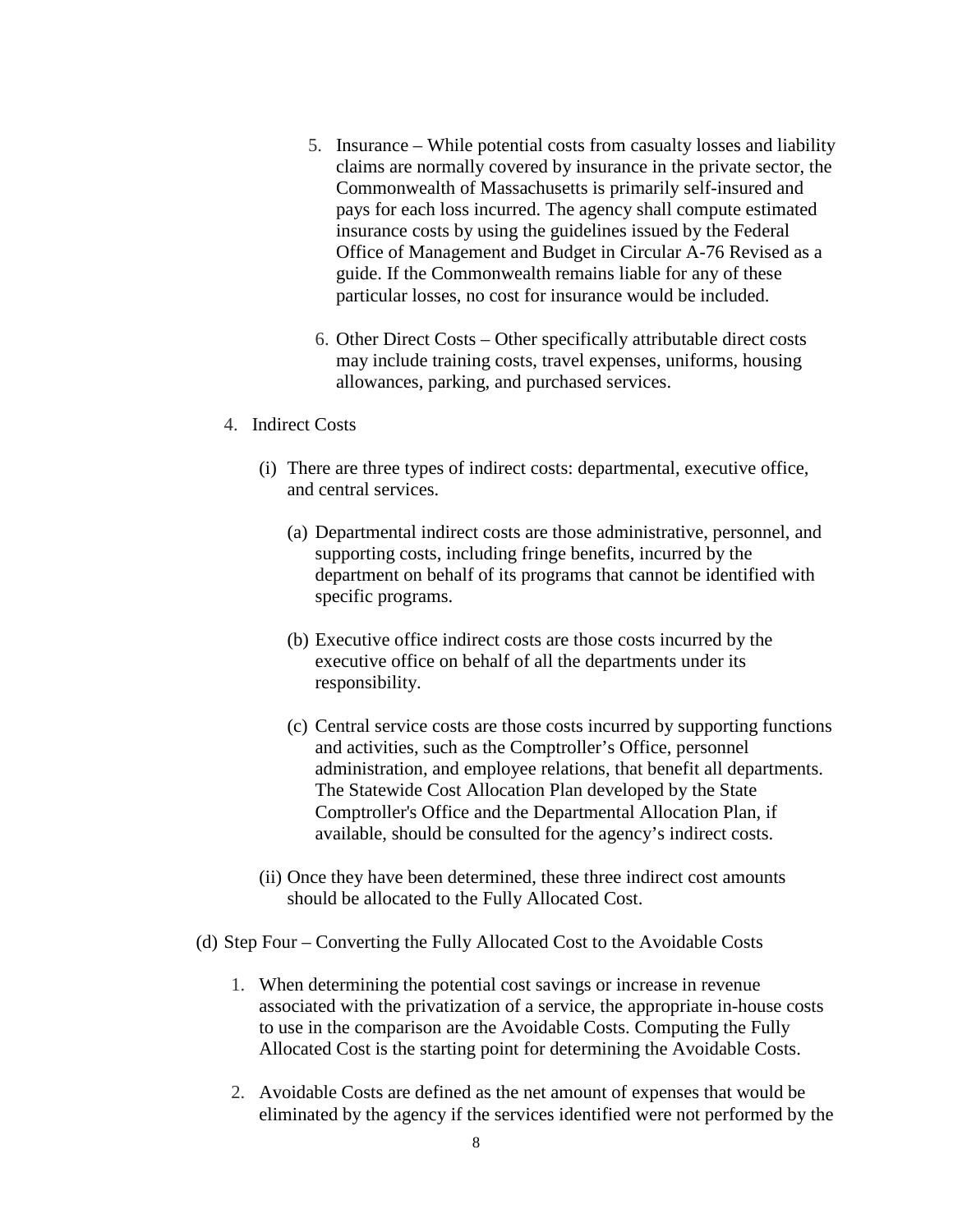agency. The Avoidable Costs are the amount that the agency and the Department will use when assessing the likely cost savings achievable through privatization.

- 3. Determining what portion of indirect costs are avoidable is a matter of professional judgment and depends largely on three factors: how efficiently resources are reallocated; the time period in which resource allocation will occur; and the extent of the privatization effort.
	- (i) Resource Reallocation. The decision to discontinue a particular service should result in some reduction or reallocation of resources in the areas that indirectly supported that service – e.g., personnel, procurement, accounting. Therefore, some of these overhead costs will be avoided to the degree that the agency is able to reallocate or reduce resources in these areas.
	- (ii) Time Period. There are many costs that cannot be avoided in the short term but may be avoidable in the long term. For example, privatizing a service may leave an agency holding a lease for a longer term than is necessary; however, the cost is not avoidable until the agency can decline to renew the lease. Similarly, there may be instances in which contracting out leaves an agency overstaffed but legally obligated not to lay off workers. In the short term, this represents unavoidable costs, but, in the long term, staff levels could be reduced to efficient levels through attrition. Costs that would be avoidable in the long term should be included only for those time periods in which they would be realized.
	- (iii)Extent of Privatization. The reduction in overhead costs is directly related to the size of the service that is being privatized. The larger the service is in comparison to the overall size of the agency, the more the overhead costs can be reduced. Similarly, if other services that use the same overhead are also privatized, a higher portion of overhead costs will likely be avoided. Generally, the greater proportion of a service contracted out, the greater potential reduction in overhead costs.
- (e) Step 5 How to Determine Avoidable Indirect Costs
	- 1. Computing the avoidable indirect costs should be done in two stages. First, determine if at least one position would be eliminated in the supervisory work center above the service that is being privatized. Then determine if at least one position would be eliminated in any of the other agency or department activities that provide definable support to the service. If no positions would be eliminated, then the avoidable indirect costs are zero. If positions would be eliminated, compute personnel costs and other costs solely in support of positions to be eliminated, such as material and supply costs and other costs that are attributable to the positions to be eliminated.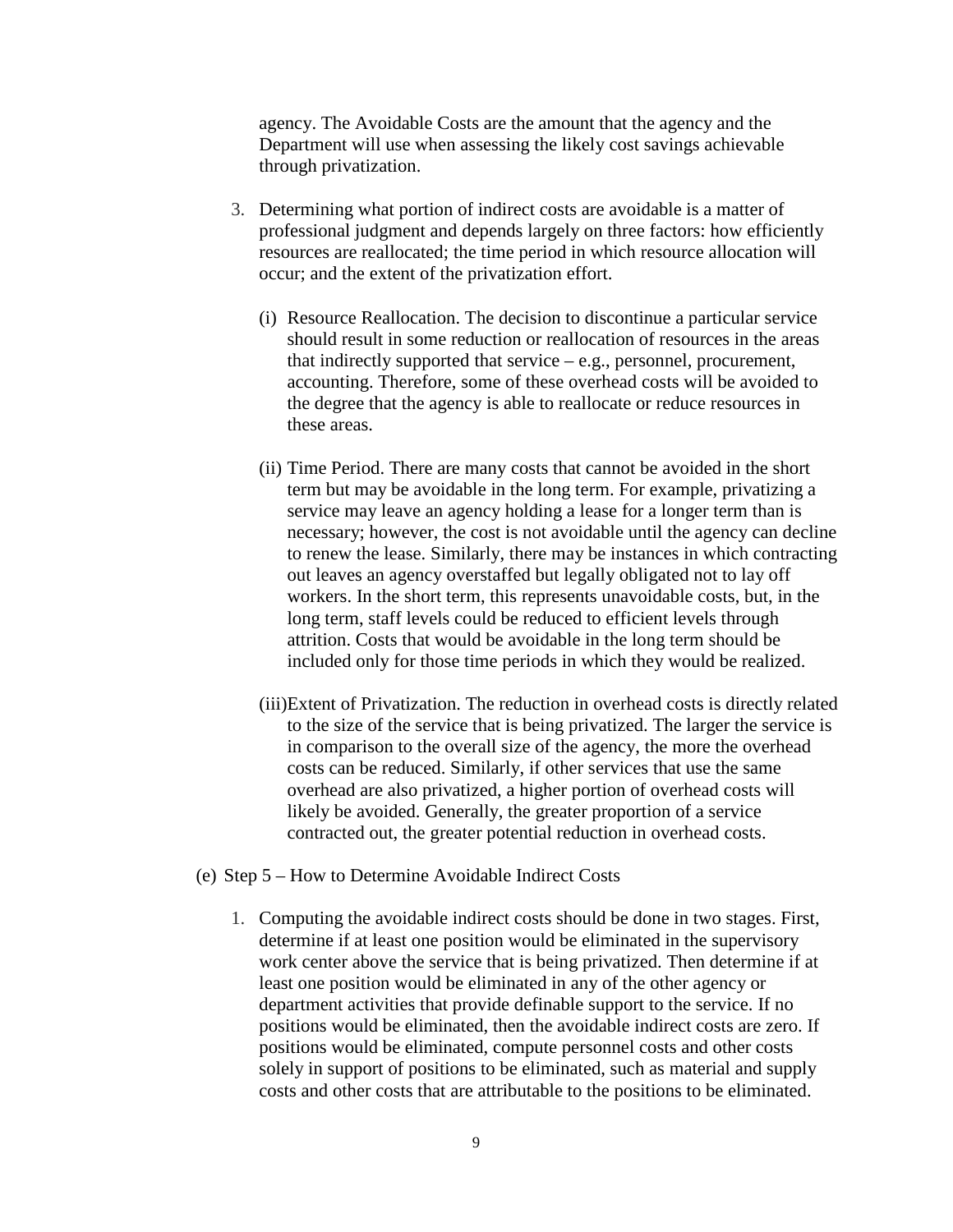- 2. Computing the avoidable executive office and central service costs is done in a similar manner. First, list all those activities external to the agency that provide general and administrative support that are essential to the service, that is, the activities of the executive office that oversees the agency and the central services. For each of these activities determine whether at least one position would be eliminated. If no position would be eliminated, the indirect cost is zero. If positions could be eliminated, compute personnel costs and other costs solely in support of those positions that would be eliminated – e.g., material and supply costs and other specifically attributable costs, if any. The avoidable costs that would be realized must be documented by the agency.
- (4) The In-House Cost Estimate shall remain confidential until after the final day for the agency to receive sealed bids for the Privatization Contract, at which time the estimate shall become a public record, shall be filed in the agency and in the Executive Office for Administration and Finance, and shall be transmitted to the Department for review pursuant to M.G.L. c. 7, § 55.

### 5.06: Bidding Requirements

- (1) In procuring a Privatization Contract, the agency shall solicit competitive sealed bids based upon the Written Statement of Services. The procurement processes must be consistent with applicable state procurement law and any rules, regulations, and procedures established by the Operational Services Division. If the Department determines that proper procurement protocols were not followed, it shall object to the Privatization Contract.
- (2) The day designated by the agency upon which it will accept sealed bids shall be the same for all bidders.
- (3) Every bid for a Privatization Contract shall include provisions specifically establishing the wage rate for each position in which a bidder will employ any person pursuant to the Privatization Contract and for which the duties are substantially similar to the duties performed by a regular agency employee or employees. Such a wage rate shall not be less than said minimum wage rate as set forth in 5.04(7) above.
- (4) Every bid shall also include provisions for the contractor to pay not less than a percentage, comparable to the percentage paid by the Commonwealth of Massachusetts for state employees, of the costs of health insurance plans for every employee employed for not less than 20 hours per week pursuant to the contract. Such health insurance plans shall, at a minimum, be sufficient to ensure that the bidder is a contributing employer under M.G.L. c. 149, § 189, and shall provide coverage to the employee and the employee's Dependents.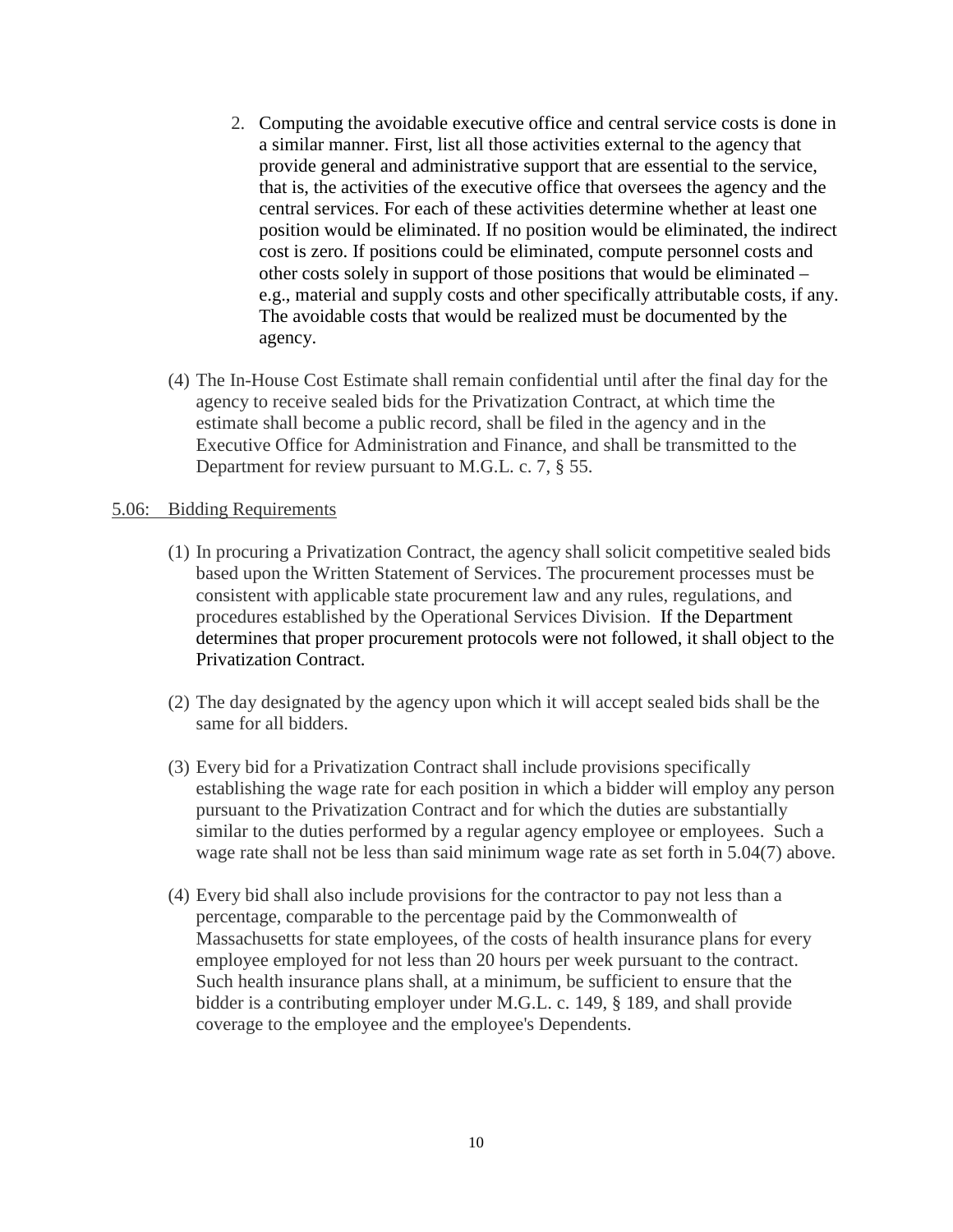### 5.07: Bids by an Employee Organization

- (1) After consulting with all employee organizations representing employees who might be displaced by the Privatization Contract, the agency must provide adequate resources to encourage and assist present agency employees, or the exclusive representatives of such employees, in organizing and submitting a bid to provide the subject services. In determining what resources are adequate for this purpose, the agency shall refer to the existing collective bargaining agreement or agreements of the potentially-affected employees, or, if no such agreement is available, to a collective bargaining agreement of a similar employee organization whose members perform the same or similar services, if available, if the agreement includes a provision regarding the level of resources to be provided in the event of a proposed privatization, or, if no such collective bargaining agreement exists, the agency shall refer to any existing collective bargaining agreements providing such resources, and shall provide such resources at the minimum level of assistance provided for in such agreements.
- (2) An employee organization may submit a bid as agency employees who wish to retain the work in-house, a separate entity with whom the agency can contract, or a joint venture with other persons with whom the agency can contract.
- (3) The agency shall consider any such employee bid on the same basis as all other bids.
- (4) The agency must document to the Department the agency's efforts to meet the intent stated in paragraph 5.07(1) above.
- (5) Employee organizations that do not receive adequate resources, as stated in paragraph 5.07(1) above, must notify the Department of that claim prior to the closing of the acceptance of the bids. In the event that an employee organization makes such a claim, the Department will determine whether adequate resources were made available to the organization in conformity with the requirements of the Privatization Law. If the Department determines that adequate resources were not made available, it shall object to the Privatization Contract.

## 5.08: Proposed Amendments to Collective Bargaining Agreements by Employee Organizations

- (1) Any employee organization that represents any of the affected members may, at any time before the final day for the agency to receive sealed bids, propose amendments to any relevant collective bargaining agreement to which the employee organization and the agency are parties.
- (2) Any such amendment to a collective bargaining amendment shall take effect only if the amendment is necessary to reduce the In-House Cost Estimate below the Cost of Contract Performance during the cost comparison stage.
- (3) Such an estimate as to whether the amendment reduces the In-House Cost Estimate below the Cost of Contract Performance – shall remain confidential until after the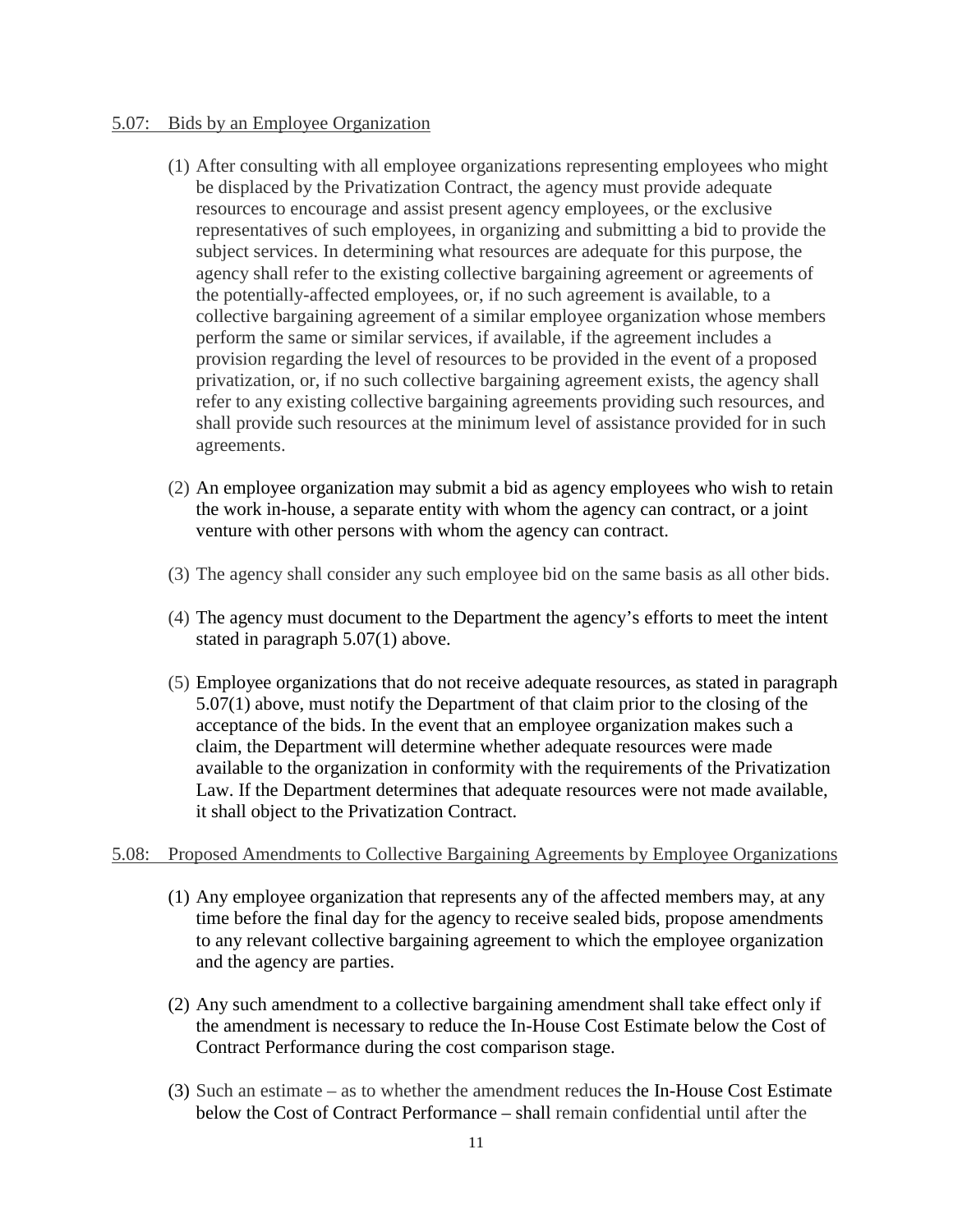final day for the agency to receive sealed bids for the proposed Privatization Contract, at which time the estimate shall become a public record, shall be filed in the agency and in the Executive Office for Administration and Finance, and shall be transmitted to the Department for review pursuant to M.G.L. c. 7, § 55.

(4) Any amendment to a collective bargaining agreement made under 965 CMR 5.08 shall be in the form of a side agreement between the employee organization that represents the affected employees and the agency. Any such side agreement, so long as it otherwise comports with the requirements of M.G.L. c. 150E, § 7, shall be binding on the affected employees and the agency.

#### 5.09: Privatization Contracts

- (1) Every Privatization Contract shall include provisions specifically establishing the wage rate for each position in which a bidder will employ any person pursuant to the Privatization Contract and for which the duties are substantially similar to the duties performed by a regular agency employee or employees. Such a wage rate shall not be less than said minimum wage rate as set forth in 5.04(7) above.
- (2) Every such Privatization Contract shall also include provisions for the contractor to pay not less than a percentage, comparable to the percentage paid by the Commonwealth of Massachusetts for state employees, of the costs of health insurance plans for every employee employed for not less than 20 hours per week pursuant to the contract. Such health insurance plans shall, at a minimum, be sufficient to ensure that the bidder is a contributing employer under M.G.L. c. 149, § 189, and shall provide coverage to the employee and the employee's Dependents.
- (3) Every Privatization Contract shall contain provisions requiring the contractor to offer employee positions available under the contract to qualified regular employees of the agency whose state employment is terminated because of the Privatization Contract and who satisfy the hiring criteria of the contractor.
- (4) Every such Privatization Contract shall also contain provisions requiring the contractor to comply with a policy of nondiscrimination and equal opportunity for all persons protected by M.G.L. c. 151B, and to take affirmative steps to provide equal opportunity for all such persons.
- (5) The term of any Privatization Contract shall not exceed five years.
- (6) Any subsequent agreement to a Privatization Contract, as defined by M.G.L. c. 7, § 53 and as stated in paragraph 5.02 above, which had initially complied with the Privatization Law, including any agreement resulting from a rebidding of previously privatized services, or any agreement renewing or extending a Privatization Contract, shall not be considered a Privatization Contract.
- (7) No amendment to a Privatization Contract shall be valid if it has the purpose or effect of avoiding any requirement of the Privatization Law. No agency subject to the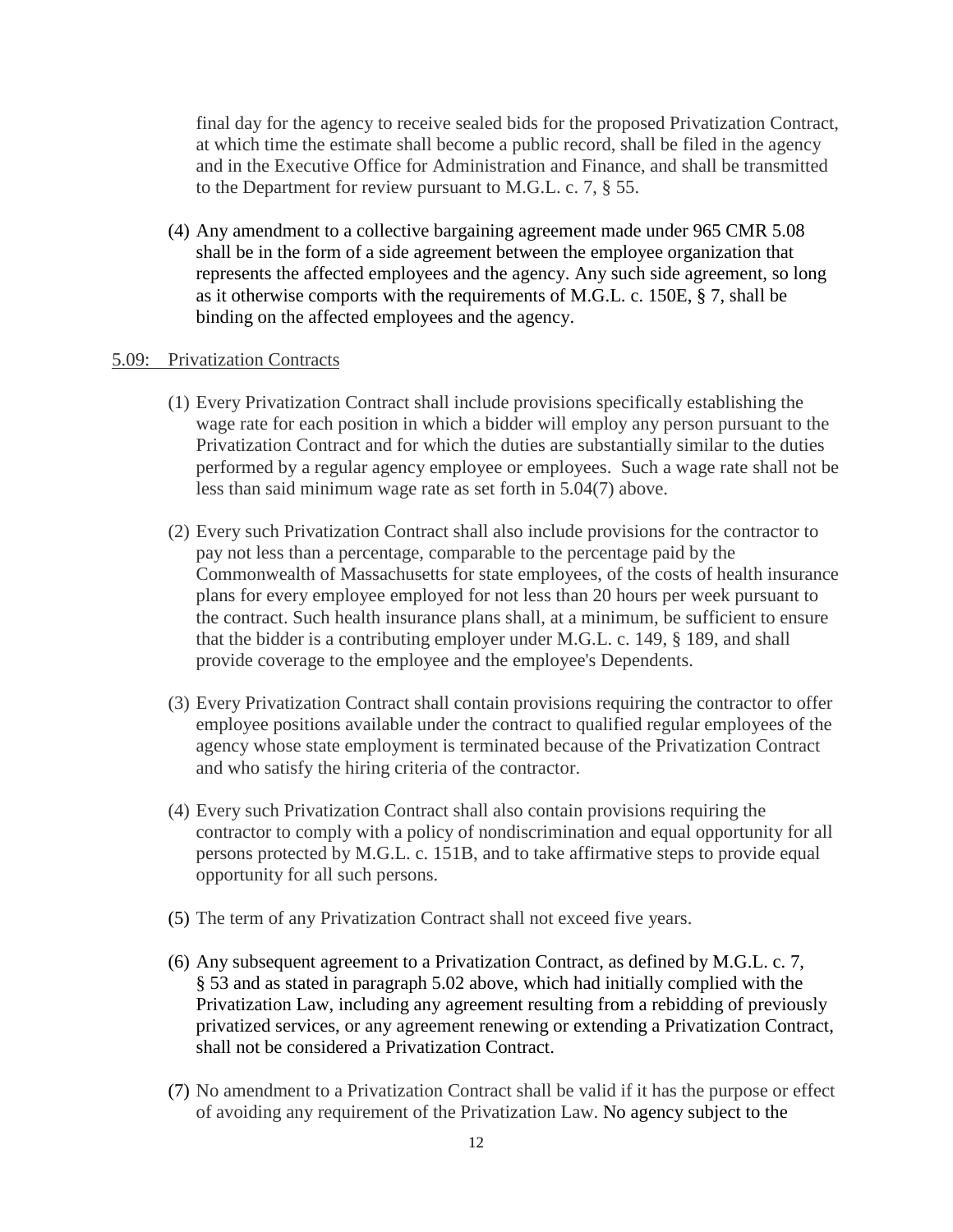Privatization Law shall set the term of a Privatization Contract at less than five years in order to rebid, renew, or extend the contract so as to avoid the employee safeguards established by the Privatization Law.

### 5.10: The Cost of Contract Performance

- (1) Upon selecting the successful bidder, the agency must prepare a comprehensive written analysis of the contract cost based upon the designated bid, specifically including the costs of: the transition from public to private operation; additional unemployment and retirement benefits, if any; and monitoring and otherwise administering contract performance. Where the contract is revenue based, the written analysis must also detail the projected revenue based upon the designated bid, specifically including the dedicated revenue to be allocated to the agency.
- (2) Contract Price. The first category of cost to be included in the Cost of Contract Performance is the contract price. The contract price must be supported by a firm bid, and the bid must be based on the same Written Statement of Services used in preparing the In-House Cost Estimate. While the agency and the successful bidder may, during subsequent negotiations, make minor changes to the contract terms, the parties may not make any changes that are inconsistent with the Privatization Law, 965 CMR 5.00, or the Written Statement of Services.
- (3) Contract Administration. Contract administration costs are the costs incurred by the agency in ensuring that the quantity and quality of a service purchased from a contractor is acceptable, and that the contract is executed in accordance with the contract specifications.
	- (a) Contract administration costs include the cost of monitoring and evaluating contractor performance and compliance with the terms of the contract – i.e., quality assurance – but may also include processing contract payments, negotiating change orders, and monitoring contract operations. Agencies must identify and document all direct and indirect costs expected to be incurred for contract administration. The amount will vary depending on the type of service being performed, the size of the contract, the extent of contract monitoring desired, and the extent to which any of the functions could be performed by the current workforce without an increase in cost.
	- (b) If additional costs will not be necessary to perform the services, contract administration costs should not be included with other contract costs. For example, if the increase in workload can be done by existing employees, there may be little or no additional cost.
	- (c) If cost data based on prior experience is not available to make a reasonable estimate of contract administration costs, the agency shall use the guidelines issued by the Federal Office of Management and Budget in Circular A-76 Revised as a guide.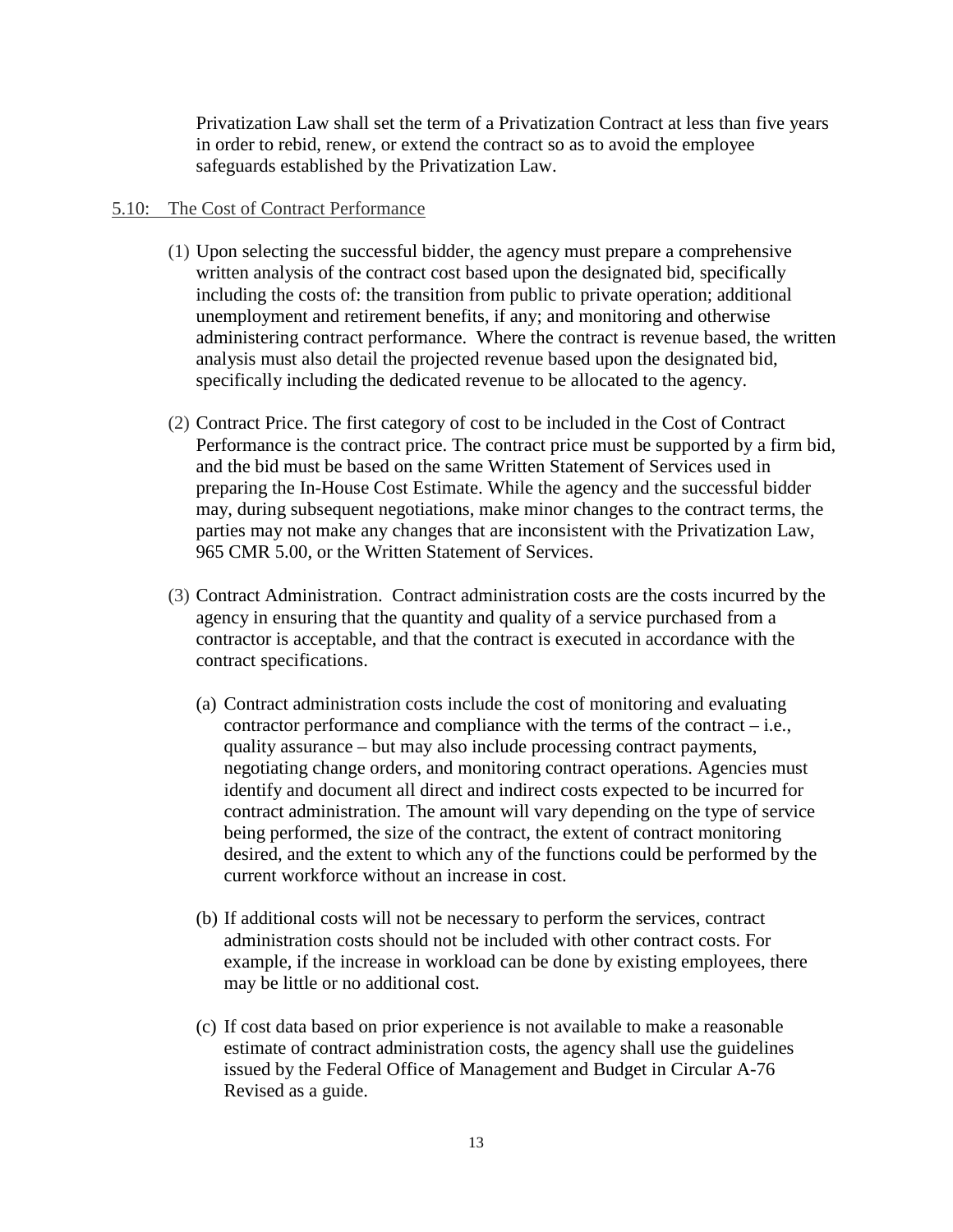- (4) Transition Costs. With regard to one-time costs incurred by an agency that discontinues an in-house activity and obtains the service by contract, those costs must be amortized over the life of the contract, and recurring costs should be included for each year of the contract. Transition costs include, but are not limited to:
	- (a) Unemployment and Retirement Benefits. For those employees whose jobs will be terminated and who become unemployed or retire because of the discontinued inhouse operation, the cost of unemployment and retirement benefits, if any, should be included in the Cost of Contract Performance. When the agency knows which employees will retire, the agency must compute the public employer's share of retirement costs for the performance period of the contract. When the agency knows which employees will become unemployed, the agency must compute the employer's share of the unemployment compensation costs for the average benefit period, as provided by the Division of Unemployment Assistance. When the employee attrition figure is not known, the agency must use estimates based on information available from prior experiences on the number of employees who retire or become unemployed as a result of a privatization.
	- (b) Other Transition Costs:
		- 1. If the transition is expected to result in one-time labor-related costs such as severance pay, outplacement services, or retraining expenses, the agency must compute and include those expenses in the Cost of Contract Performance. When those costs are not known, the agency must use estimates based on information available from prior experiences.
		- 2. If the transition requires an agency to take certain actions that would not be necessary if the activity continued in-house – for example, costs associated with terminating a lease or with disposing of materials that are no longer needed – the agency must include those costs in the Cost of Contract Performance.
		- 3. If any agency facilities or equipment are to be used by the contractor, which were not used under the in-house function, the Cost of Contract Performance must be increased by the estimated rental value of the facilities or equipment.
	- (c) Gain or Loss on Disposal of Assets. The disposal value of agency assets no longer needed must be included in the Cost of Contract Performance, minus the estimated costs of disposal, and treated as a gain that would reduce the Cost of Contract Performance.
	- (d) Other Revenue. Any other revenues that would be realized as a result of privatizing the services must be included and treated as a gain that would reduce the Cost of Contract Performance.
	- (e) Savings. Any savings that would be realized as a result of the privatization, such as redeploying trained employees, thus avoiding the need to train new employees,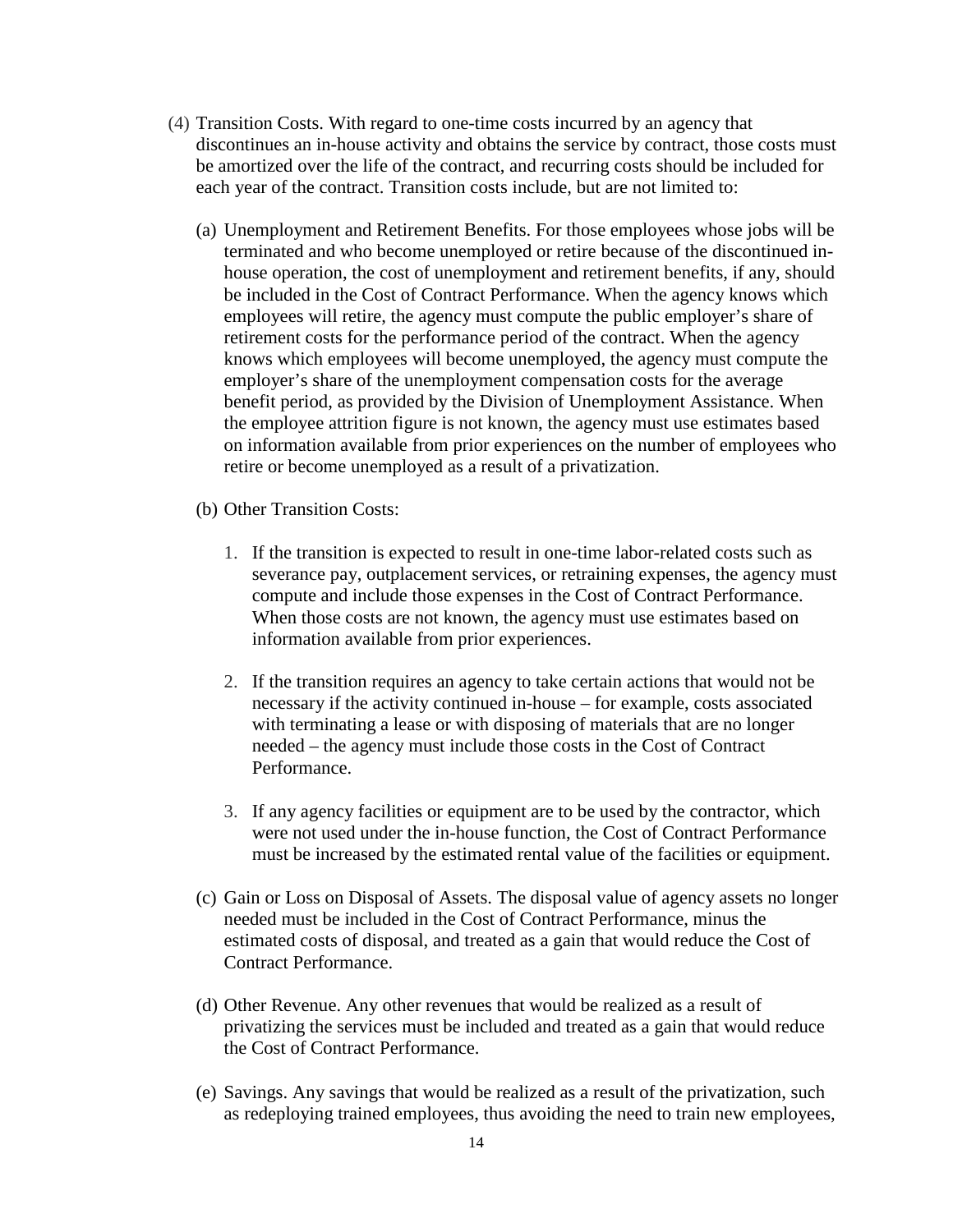must be included and treated as a gain that would reduce the Cost of Contract Performance.

- (5) Lost Tax Revenue. If the designated bidder proposes to perform any or all of the contract outside of the boundaries of the Commonwealth of Massachusetts, the contract costs must be increased by the amount of income tax revenue, if any, which would be lost by the corresponding elimination of agency employees, as determined by the Department of Revenue to the extent that it is able to do so.
- (6) State Income Tax. Because contract performance may provide the contractor with income subject to state taxation, an estimated amount of such taxes must be a deduction from the net cost to the Commonwealth of Massachusetts, unless the contractor is a tax-exempt organization.

#### 5.11: The Cost or Revenue Comparison

- (1) After the Cost of Contract Performance or Contract Projected Revenue and the In-House Cost Estimate have been determined, they must be compared to determine whether privatization would provide any potential cost savings or increase in revenue. If there are potential cost savings or revenue gain, the head of the agency and the Secretary of the Executive Office of Administration and Finance may certify that:
	- a. the Cost of Contract Performance will be less than the Avoidable Costs of the In-House Cost Estimate; or
	- b. the Contract Projected Revenue will be more than the In-House Projected Revenue.

If there are no potential cost savings or increase in revenue, the work must continue to be performed in-house with agency employees.

- (2) For an agency to justify awarding a Privatization Contract, there must be a cost savings or increase in revenue with no reduction in the quality or level of service. The Privatization Law does not provide a threshold for an amount of cost savings or revenue gain – the Privatization Law simply requires that the Cost of Contract Performance be less than the In-House Cost Estimate, and that the proposed contract otherwise be in the public interest. The agency should consider all factors specified in the Privatization Law, as well as costs and quality of services, in deciding whether to award a Privatization Contract.
- (3) Under the Privatization Law, the work must be done in-house if the agency In-House Cost Estimate is less costly than the Cost of Contract Performance, or a bid by agency employees, prepared in accordance with 965 CMR 5.07, is the successful bid. Where the contract is revenue based, the work must be done in-house if the Net Income from the agency In-House Cost Estimate is greater than the Contract Projected Revenue.
	- (a) If the work is retained in-house because it would be less costly than the Cost of Contract Performance, the agency is expected to perform the work at the quantity and quality levels outlined in the Written Statement of Services and within the In-House Cost Estimate. If the agency fails to do so, the agency may issue another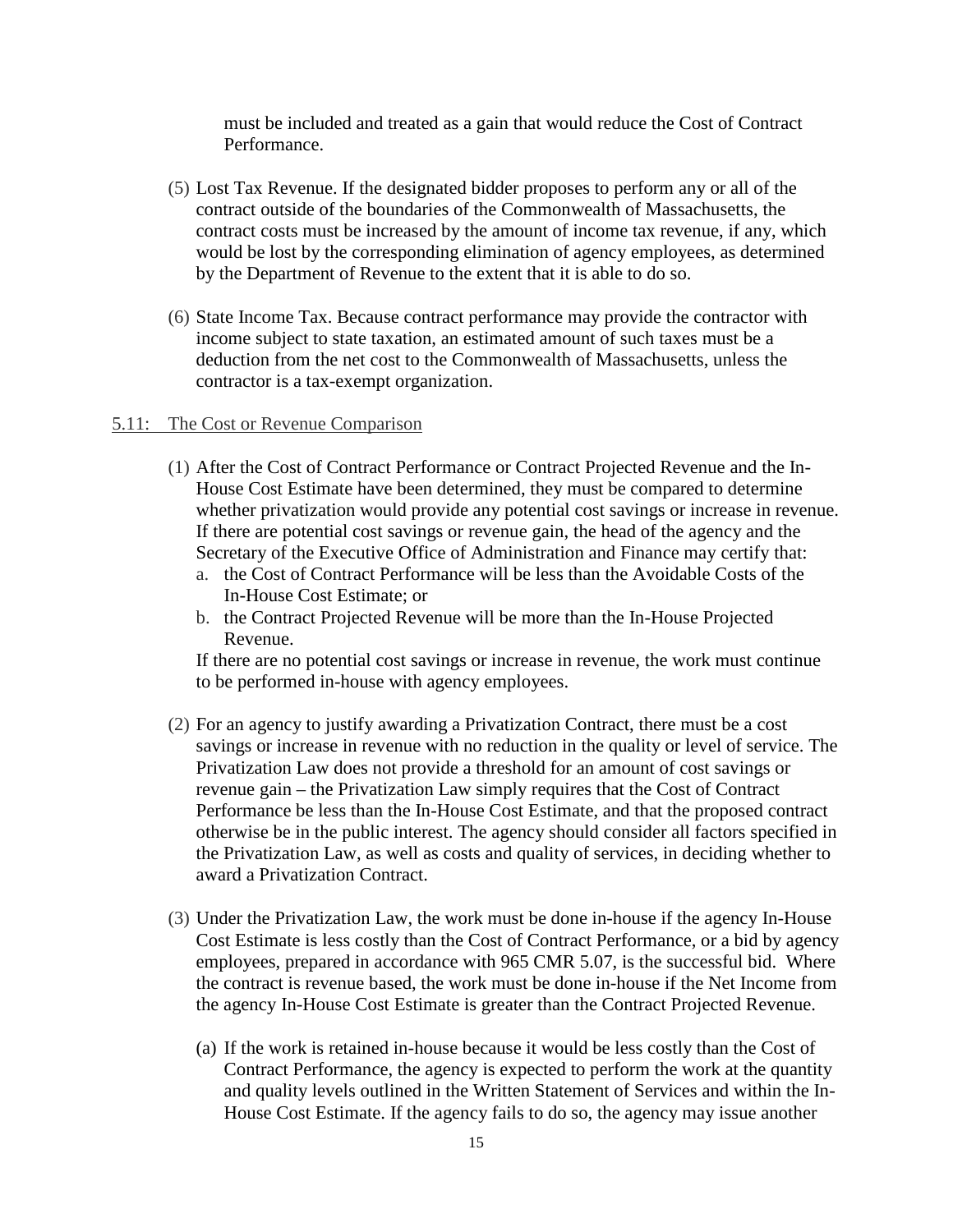request for bids or, to the extent allowable under the procurement laws, reopen negotiations with the vendor who would have been the successful bidder under the earlier request for bids. Whether the agency issues a new request for bids or reopens negotiations with a former vendor or employee organization, the agency must notify the Department.

(b) If the work is to be retained in-house because an employee bid is successful, the agency and the employee group must execute a memorandum of understanding that sets forth the requirements and obligations of both parties. The memorandum of understanding may include provisions for termination should the employee group fail to perform at the quality and quantity levels outlined in the Written Statement of Services and within the bid amount. If the contract is terminated, the agency may issue another request for bids or, to the extent allowable under the procurement laws, reopen negotiations with the vendor who was the next successful bidder under the earlier request for bids. Whether the agency issues a new request for bids or reopens negotiations with a former vendor or employee organization, the agency must notify the Department.

### 5.12: Certification to the Department of the State Auditor

- (1) The head of the agency and the Secretary of the Executive Office of Administration and Finance shall each certify the following in writing to the Department:
	- (a) The agency has complied with all the provisions of M.G.L. c. 7, § 54, and of all other applicable laws.
	- (b) The quality of the services to be provided by the designated bidder is likely to satisfy the quality requirements of the Written Statement of Services, and to equal or exceed the quality of services which could be provided by regular agency employees. The agency must document its efforts to meet the intent of M.G.L. c. 7, § 54(7)(ii), and describe the process to be used to monitor the quality of the services provided by the contractor.
	- (c) Taking into account all comparable types of costs, the Cost of Contract Performance is less than the In-House Cost Estimate. Where the contract is revenue based, the Contract Projected Revenue is greater than the Net Income from the In-House Cost Estimate.
	- (d) The designated bidder and its supervisory employees, while in the employ of the designated bidder, have no adjudicated record of substantial or repeated willful noncompliance with any relevant federal or state regulations or statutes including, but not limited to, regulations or statutes concerning labor relations, occupational safety and health, nondiscrimination and affirmative action, environmental protection, and conflicts of interest.
	- (e) The proposed Privatization Contract is in the public interest, in that it meets the applicable quality and fiscal standards set forth in the Privatization Law.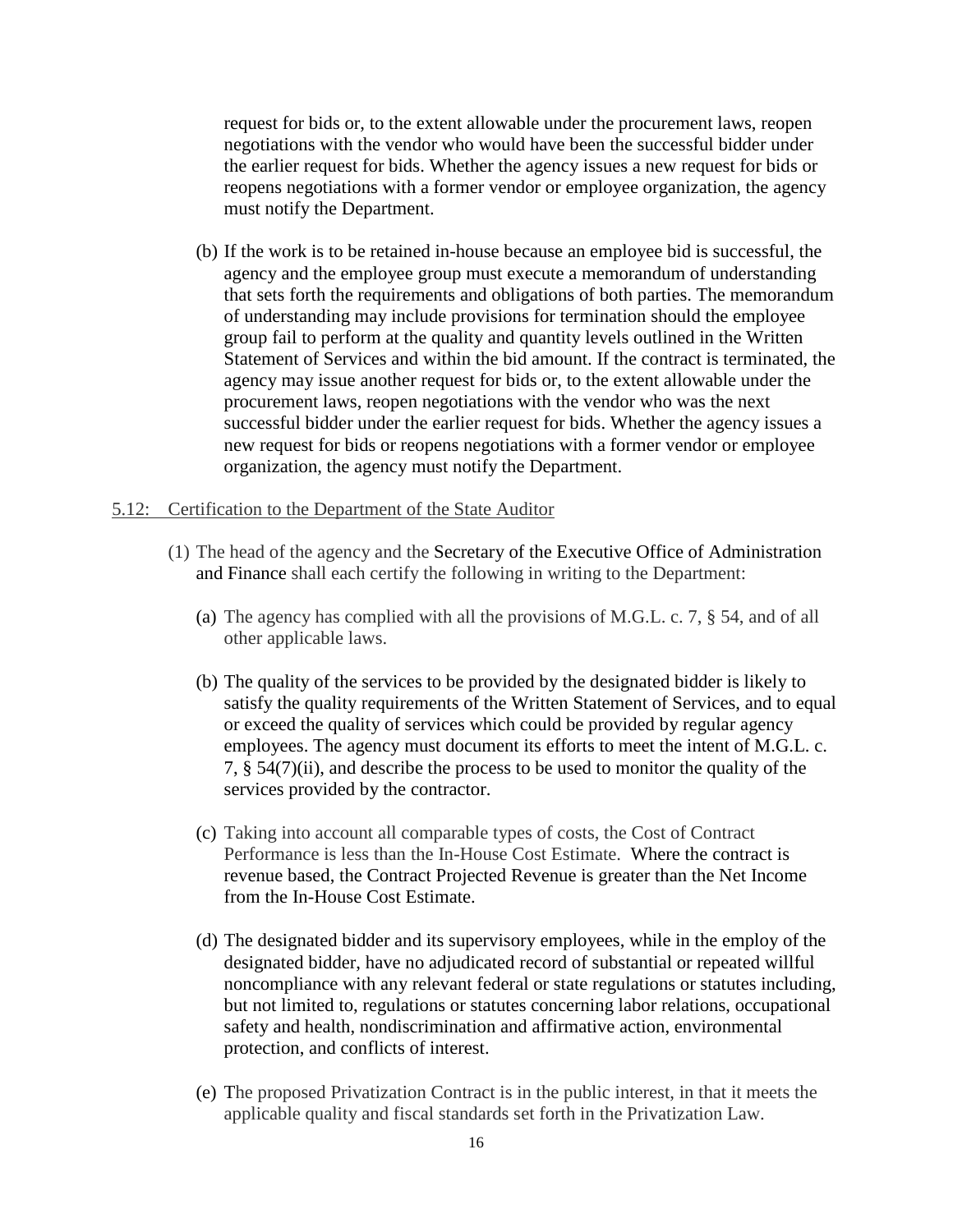(2) A copy of the proposed Privatization Contract shall accompany the certificate transmitted to the Department.

### 5.13: Objection by the Department of the State Auditor

- (1) An agency shall not make any Privatization Contract and no such contract shall be valid if, within 30 business days after receiving the certificate required by M.G.L. c. 54, § 7, the Department notifies the agency of its objection.
- (2) The Department's objection must be in writing and must specifically state its finding that the agency has failed to comply with one or more requirements of G.L. c. 7, § 54, including that the Department finds incorrect, based on independent review of all the relevant facts, any of the findings required by M.G.L. c. 54, § 7.
- (3) The Department may extend the time for its objection for an additional period of 30 business days beyond the original 30 business days by written notice to the agency stating the reason for such an extension.
- (4) For the purpose of reviewing the agency's compliance with the Privatization Law, and the certificate required by M.G.L. c. 54, § 7, the Department or its designee may require by summons the attendance and testimony under oath of witnesses and the production of books, papers, and other records relating to that review. All provisions of law relative to summonses in civil cases, including the manner of service, the scope and relevance to the review, and the compensation of witnesses who are not state employees, shall apply to such summonses, which may be enforced pursuant to M.G.L. c. 233, § 10.
- (5) The objection of the Department shall be final and binding on the agency, unless the Department thereafter in writing withdraws the objection, stating the specific reasons, based upon a revised certificate by the agency and by the Secretary of the Executive Office of Administration and Finance, and the Department's review of the revised certificate.

# 5.14: Advisory Opinions

- (1) In case of doubt as to the meaning or applicability of any provision or requirement in the Privatization Law or 965 CMR 5.00, including whether an entity is an Agency, or whether a proposed contract meets or exceeds the Privatization Threshold, an agency or person may request an advisory opinion from the Department in accordance with M.G.L. c. 30A, § 8. The request may be accompanied by such data, views, and arguments as the requesting person or agency deems pertinent
- (2) The Department shall review all requests for advisory opinions and may request that additional or more specific information or questions be submitted by the requesting person or agency.